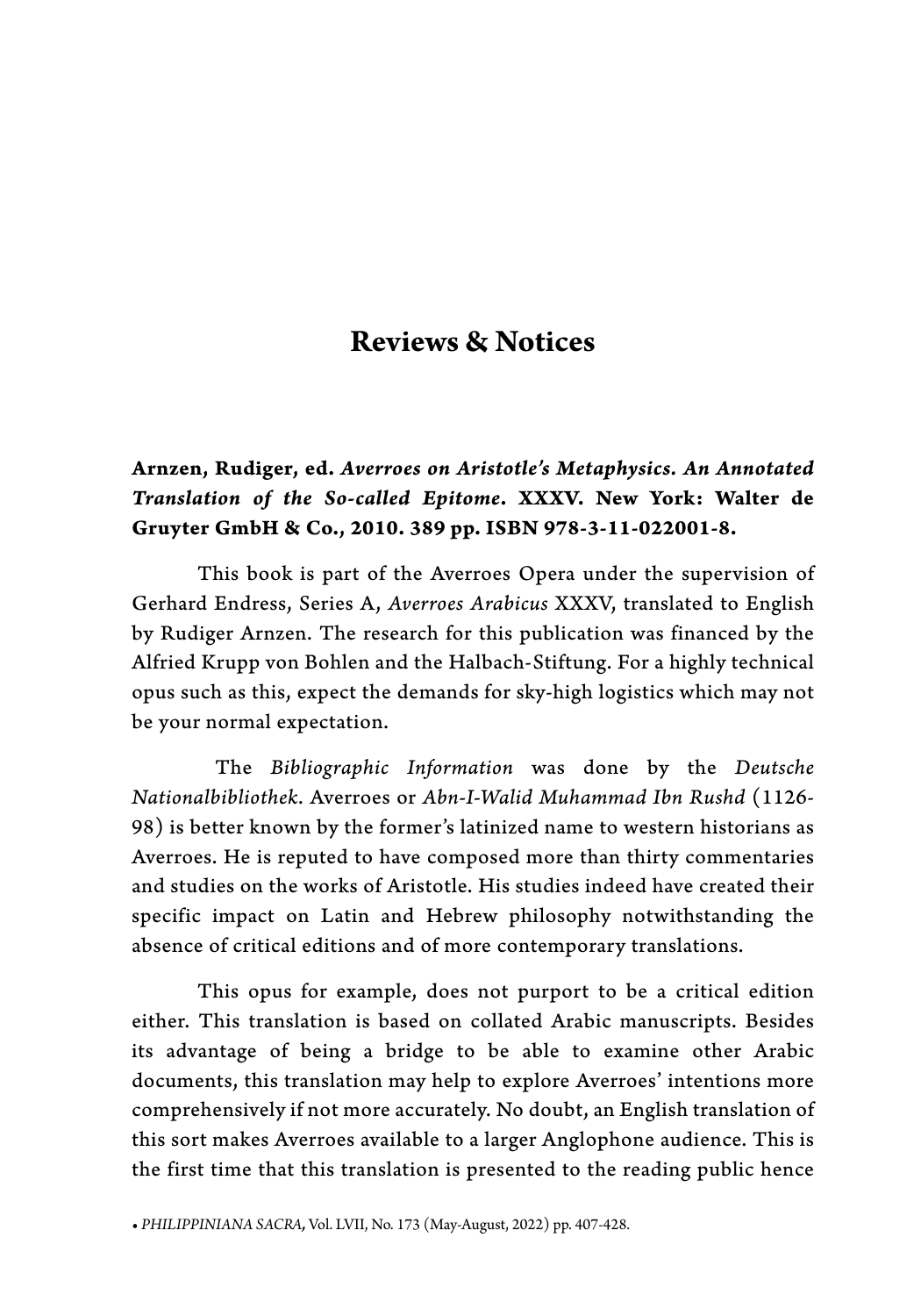its groundbreaking significance. As we have emphasized above, this whole ambitious project till the publication stage, was supported by numerous granting institutions.

This opus is commonly referred to as "Epitome of Aristotle's *Metaphysics.*" Averroes himself conceived of this treatise as a kind of an exegetical aid on Aristotle's Metaphysics. The content and structure of this treatise show certain particularities which are entirely unique to the opus. There are four different literary genres encountered – 1) the *long commentaries* quoting and commenting on the authoritative work section by section in a complete and exhaustive manner; 2) *middle commentaries* or paraphrases, i.e rewordings of the Aristotelian text which avoid textual problems or dogmatic inconsistencies towards a more coherent Aristotelian text; 3) *epitomes* which are abridged introductions or summaries wherein Averroes introduces his personal views expressed in his own words; and, 4) *questions* and *problems*, which he tackles in the last section.

Averroes affirms that he is addressing the discipline of metaphysics as a whole, i.e. as a system in a comprehensive manner.

Previous to the discipline of metaphysics, Averroes completed the epitomes on *Physics, De Caelo, De Generatione et Corruptione,* and *Meteorologica*. Like the mode in completing the epitomes of the latter treatises which are grouped as one, this writer presents in the discipline of Metaphysics the emphasis on the "scientific doctrines which render Aristotle's method *necessary*." The methodology he takes the issue from is that which "proceeds from things better known to us to things better known by nature" (this is found in his middle commentaries). Thus in metaphysics, there are 3 major parts: 1) sensible things being existent, e.g. the ten categories and all their concomitants and those which adhere to them; 2) principles of substance which are separate things and their relationship to their first principle which is God; its specific attributes and acts; 3) the sciences of logic, physics, and mathematics.

I would like to suggest to the reader of this book to dwell more time and space in dissecting the NOTES where the 'doctrines' are specified e.g. Dialectics [6], and the physical proof of the existence of the first mover,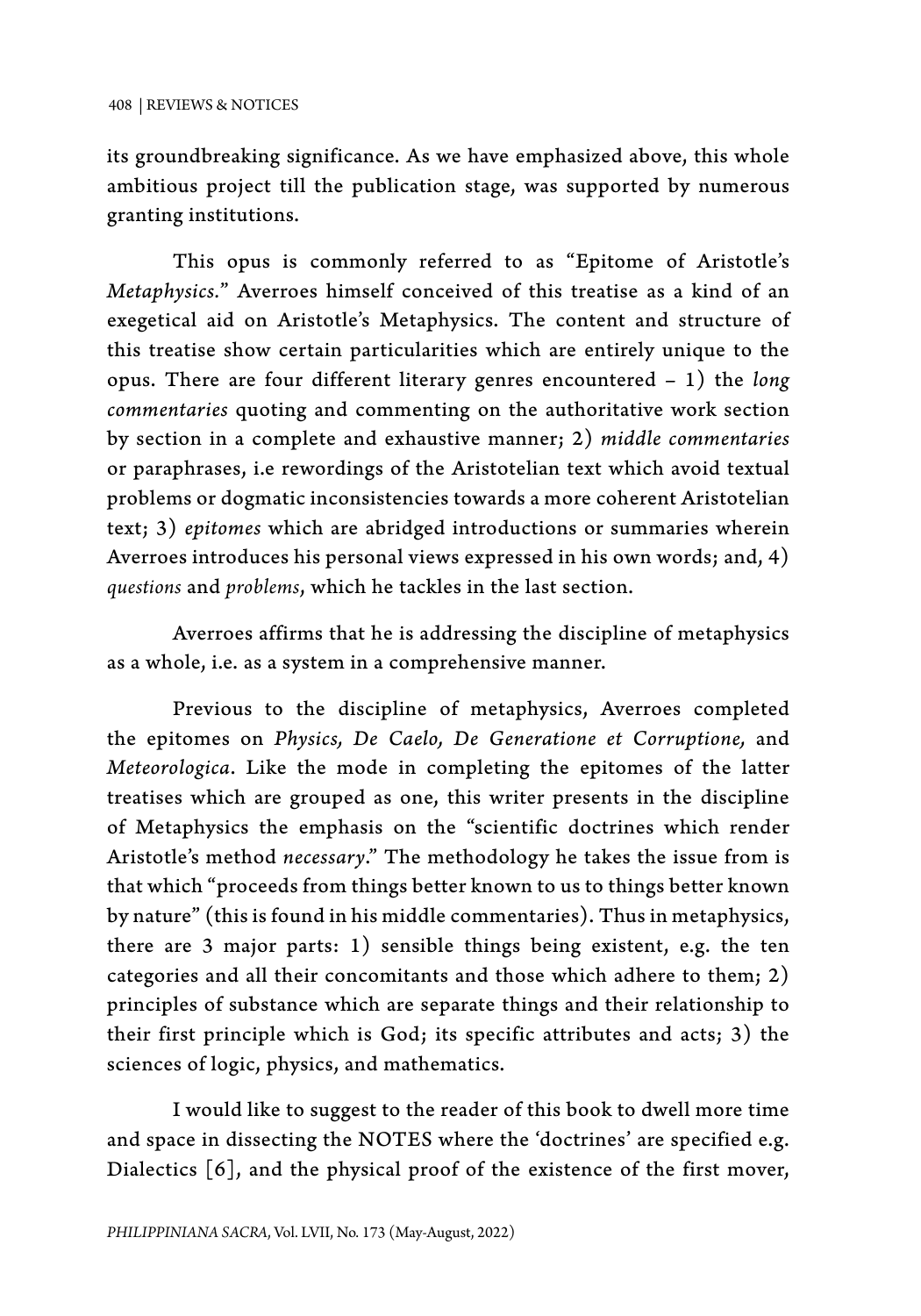etc. It is also pointed out here about the aim of metaphysics, its parts, and its usefulness in the philosophical curriculum. We also recommend to the reader to go over the *Bibliography* where familiar names e.g. Albertus Magnus, Thomas Aquinas, Alexander of Aphrodisias, J. Ackrill, W. D. Ross, Jonathan Barnes, etc. are found. Meeting familiar names in a book proffered for Averroes is no small consolation. They are no small bridging factors. Certainly, these familiar names include a good collection of Arabic sources for those whose specialization seeks to discover a more profound knowledge of the Arabic philosophers in this special volume. Here's hoping that in the not too distant future, a kind of critical edition of Averroes comes to light in close co-referencing with the more universal Metaphysics of Aristotle as it appears in Jonathan Barnes, for example. But as the editors of this opus will tell you without batting an eyelash – all that would depend on the generosity of the granting institutions.

### **Norberto M. Castillo, O.P.**

# **Besong, Brian and Jonathan Fuqua, eds.** *Faith and Reason Philosophers Explain their Turn to Catholicism***. San Francisco: Ignatius Press, 2019. 289 pp. ISBN: 978-1-62164-201-5.**

The relationship between faith and reason is not a smooth one in history. The connection is not so easy to see, but there came a time when the relationship became solid, especially during the medieval age. The two are distinct but not necessarily separated. Then came the modern era. Distinction became separation. Separation led to exclusion. Exclusion led to rivalry and hostility. The results are catastrophic. Faith is reduced to private and emotional matters; reason is put into a little corner and locked up in itself. The church at present is confronted and must accept a challenging reality whose cause is the unfortunate separation of faith and reason in history: *It is an illusion to think that faith, tied to weak reasoning, might be more penetrating…faith then runs the grave risk of withering into myth or superstition*. (Fides et Ratio, no. 48) In order to be true to her calling and mission of being the universal sacrament of God's salvation in the world, the church has to be ever more zealous and tenacious in her "*diakonia* of the truth:" *faith grows deeper and more authentic when it is wedded to thought*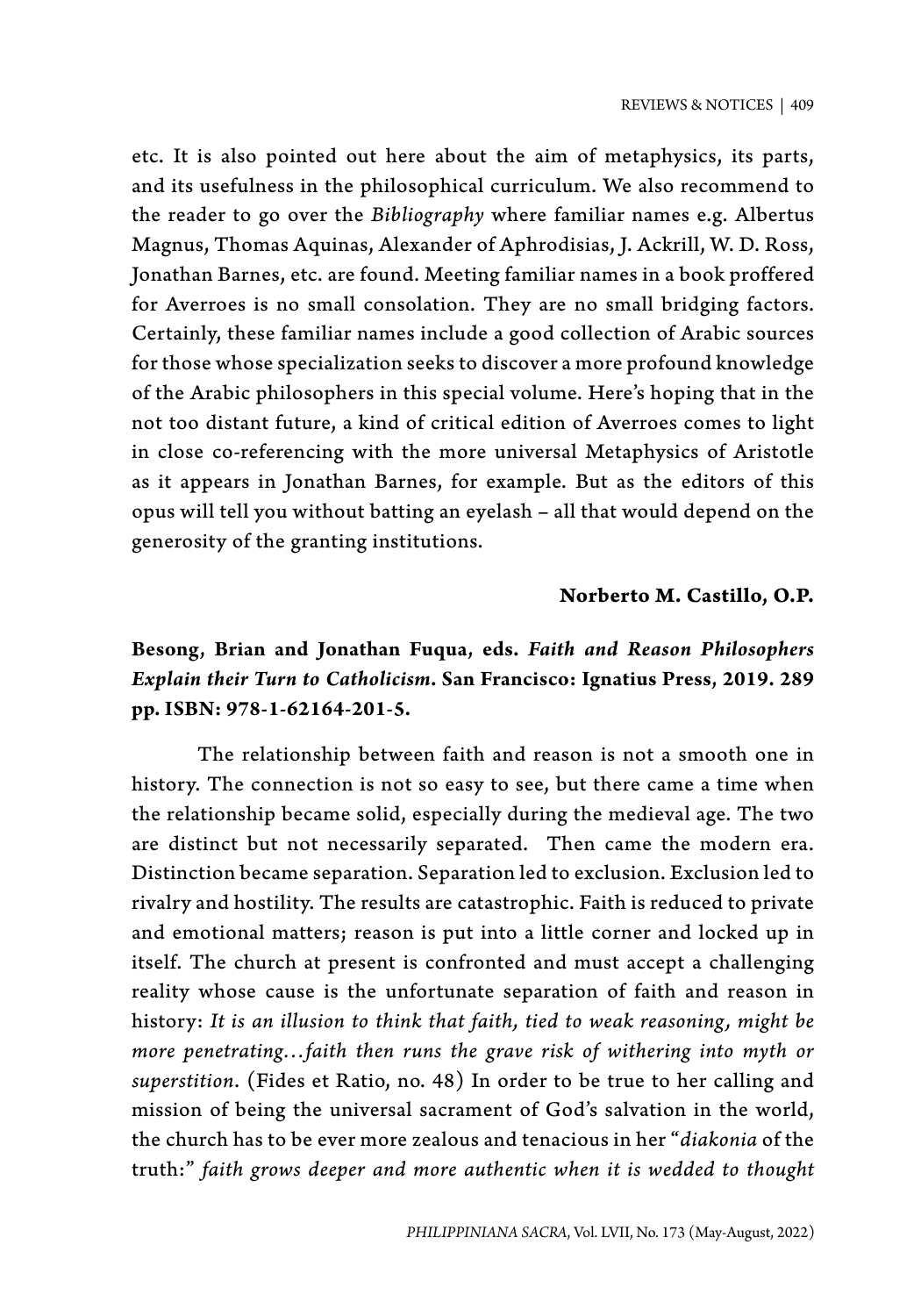*and does not reject it*. (Fides et Ratio, no. 79) A quote from Augustine's *De Praedestinatione Sanctorum* follows to briefly but powerfully support the claim: *To believe is nothing other than to think with assent…Believers are also thinkers: in believing, they think, and in thinking, they believe…If faith does not think, it is nothing*. (Fides et Ratio, no. 79)

"If faith does not think, it is nothing." This sentence summarizes the content of this book, a collection of essays from professional philosophers, i.e., who think *very* seriously but turned to faith, to Catholicism, which before their conversion, they see as irrational. All contributors rejected or spurned the catholic faith in their acts of critical thinking, but paradoxically, this same thinking led them to the faith.

Though the contributors stress human reason, they are careful not to reduce faith to human reasoning, as if faith consists in the act of reason. It is clear that faith is different from human reason, and no matter how critical the latter is, faith is of a different order, both in its source and its object.

What is also striking in the book is that the readers would find that the apparent abstract connection between faith and reason becomes *alive* in the conversion stories of the contributors. The basic catholic teaching of faith and reason mutually supporting each other finds a *life-breath* in the stories of these people. What is fundamentally a catholic principle becomes *life-witness*; what was before perceived as hostilities between faith and reason becomes now a camaraderie that binds the lives of these philosophers turned Catholics.

Their life stories do not give the impression of smack sentimentalism. On the contrary, their stories evinced honest intellectual pursuits that see all sides of the arguments, which characterize philosophers seriously seeking the truth. God's grace and faith find fertile soil in the aspect which sets human beings apart from the rest of created world: rationality. Incidentally, it is not in the level of feelings and emotions that faith works at best but in the sphere of reason and *logos*. The contributors' conversion stories prove this point.

Essays contained in the book re-echoes in the hearts of readers and seekers of truth the conversion stories of St. Augustine, St. John Henry Newman, and St. Edith Stein (Many others can be added). The church's history is replete with concrete examples of conversion stories, from a life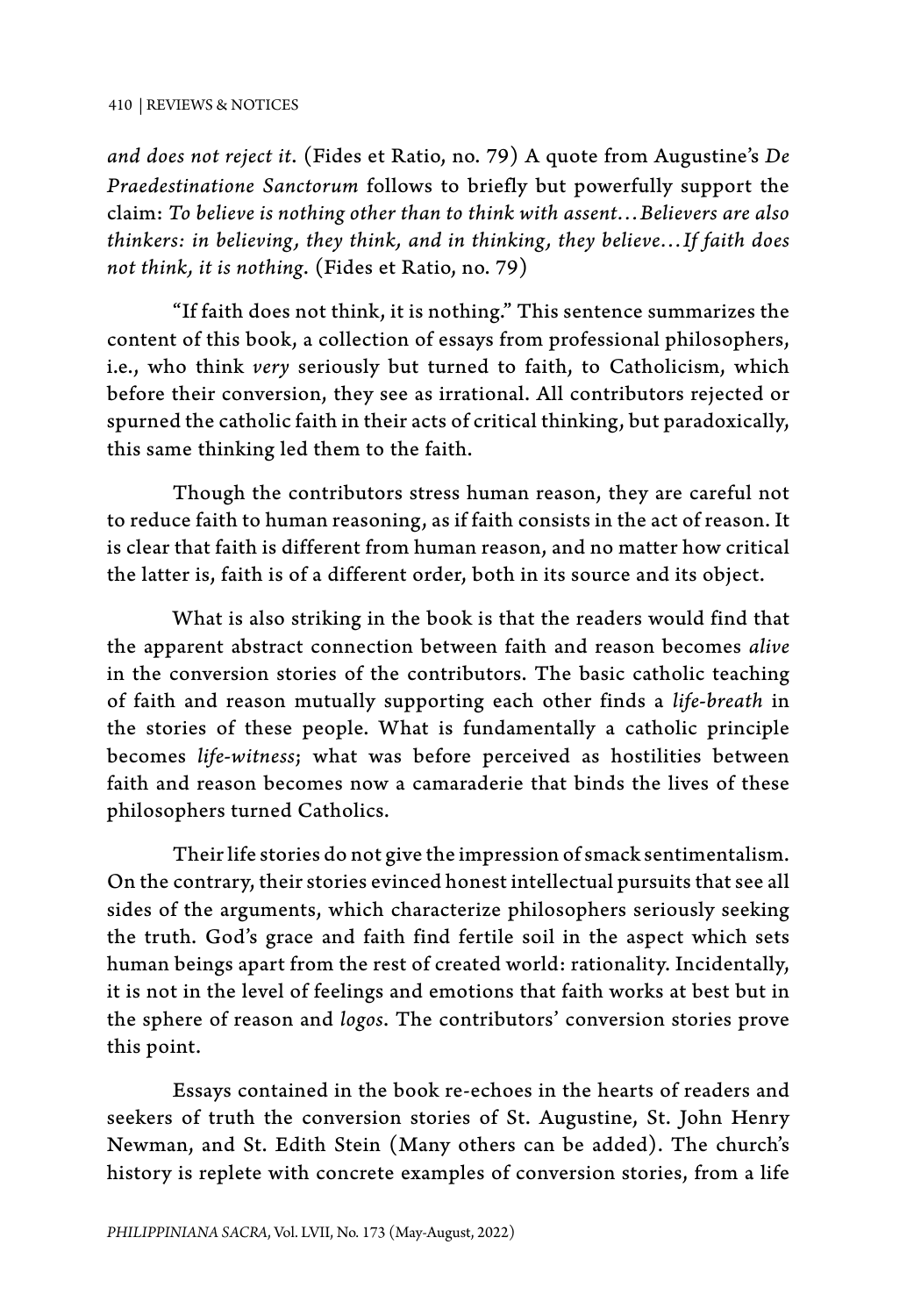as "if there is no God" to a "life filled with God." God does not cease to call human beings to Himself to be His friends, even those who adamantly think that He does not and cannot possibly exist.

This book is a welcome gift to those who do not share the faith. Those whose convictions are hostile to the faith may find in this book a discourse that may make them pause for a while and re-think their claims. Sometimes, long-held beliefs.

Someone who teaches a Special Questions on Theodicy or a course on Faith and Reason may find this book enriching during lectures and class discussions and in private moments with the Lord to deepen one's faith as a believer and an intellectual. Likewise, in the essays, a professor can find nuggets of truth to develop further his research and inquiries into Metaphysics and Philosophy of Religion.

One can, however, say that the book is not for the general public. Its audience is merely limited to those intellectuals in lecture halls of universities; only people of their kind can understand. It may seem that this impression has weight. However, the contributors come from a different approach which may also appeal to all people of goodwill. The way they tell their stories uses a language that all can understand. Their stories of conversions strongly invite all people to undergo the process of opening up one's reason to the light of faith. This work is, thus, a spiritual book for those who sincerely search for the truth and unreservedly love the good.

Philosophy may seem to lack concrete significance in the ordinary lives of Catholics, but this book will make the readers see that the latter is an impression borne out of prejudice, ignorance, and uncritical thinking. Few people can do profound philosophy, but if an adult faith enlightens all our thinking, it is a path towards renewal and conversion of the heart. It is not by chance that even the encyclical letter *Fides et Ratio* of St. John Paul II claims that "the human being is by nature a philosopher" (no. 64; see also numbers 27 and 30).

The book may also have an impact on the Philippine Catholic Church. Though the contributors come from a purely American background, our catholic faith (besides our common human nature) transcends racial and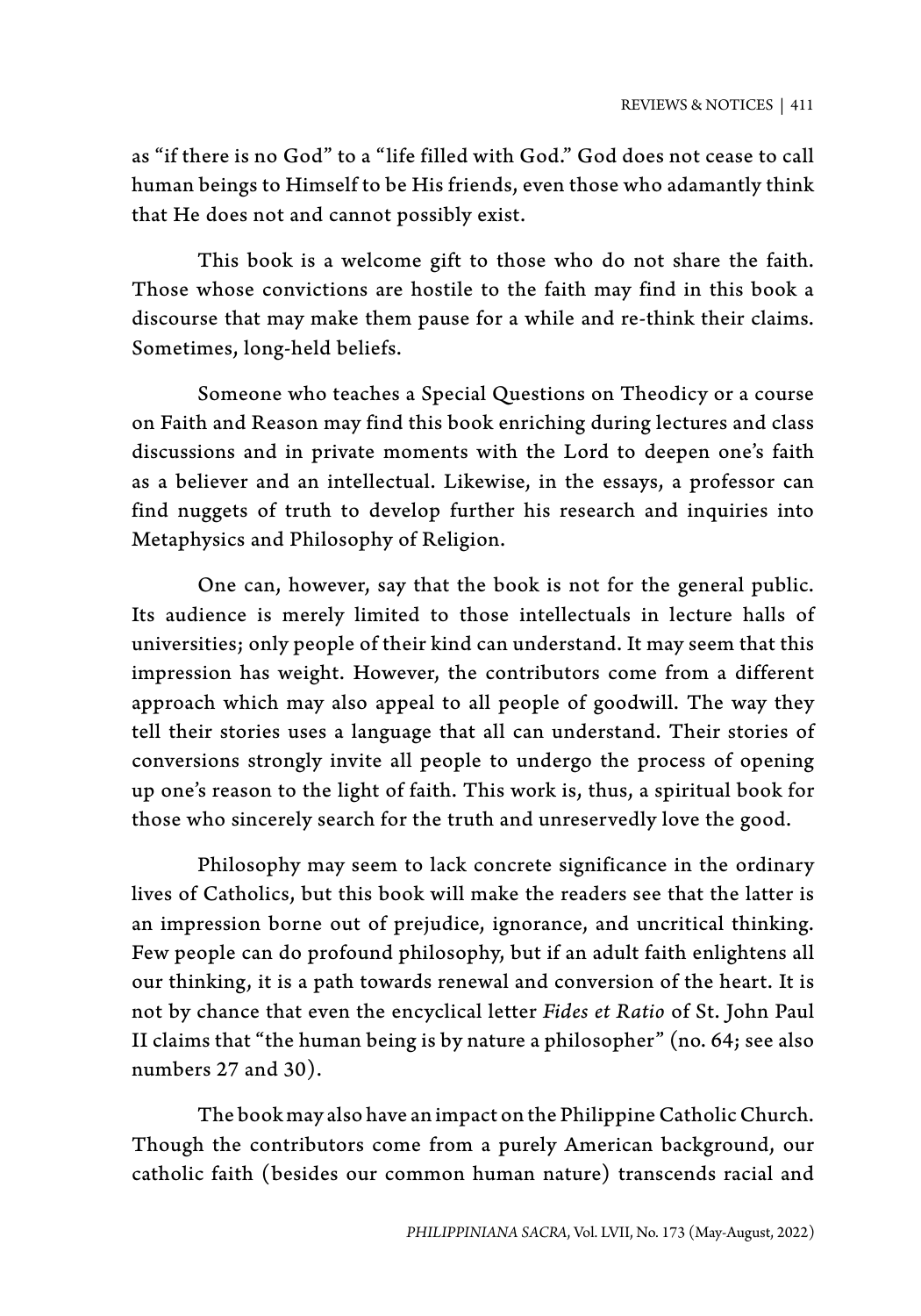cultural boundaries to bind us into a unity. As the Filipinos continue to celebrate the 500<sup>th</sup> anniversary of Christianity's arrival in the country, we may be inspired by the life stories of the contributors to retrieve the vital link between faith and reason among Filipino Catholics to develop a mature faith. Does the oft-repeated description of Filipino Catholics as "evangelized but not sufficiently catechized" point to a deep wound that strongly suggests the diminished and constantly weakening relation between faith and reason in the way Filipinos live the Catholic faith? Though not its primary aim, this book may present itself as one of the ways to heal this wound.

We thank the editors for gathering these thought-provoking and inspiring essays.

## **Jose Adriand Emmanuel L. Layug**

# **Marin, OP, Fr. Valentin M, Aparicio, OP, Fr. Angel, ed.** *Essay of a Synthesis of the Works Accomplished by the Spanish Religious Corporations in the Philippines (Volume 1)***. Manila: University of Santo Tomas Publishing House, 2019. 644 pp. ISBN 978-971-506-800-0.**

First and foremost, apart from the goal to convert the inhabitants of the Spanish colonies, the religious orders (Augustinians, Franciscans Jesuits, and Dominicans) who arrived in the Philippines in the sixteenth century, have also chronicled the progress of their mission. With these religious chronicles, historians have collected a detailed information and a clear picture of the way of life, customs, traditions, beliefs, and practices of the natives. On the other hand, these writings provided us a glimpse of the challenges of the colonial government in the process.

Fr. Valentin Marin, OP was able to systematically compile everything that is known about the Philippine archipelago before the arrival of the Spanish empire based on the available documents at that time. The Dominican author provided a wide range of information coming not only from his confederate from the order, but he depended on those, who can provide the most information, like Fr. Francisco de Santa Ines, OFM, Fr. Juan Jose Delgado, SJ, Fr. Francisco Colin, SJ, Fr. Joaquin Martinez de Zuñiga, OSA, and Fr. Juan de Plasencia, OFM. These friars have devoted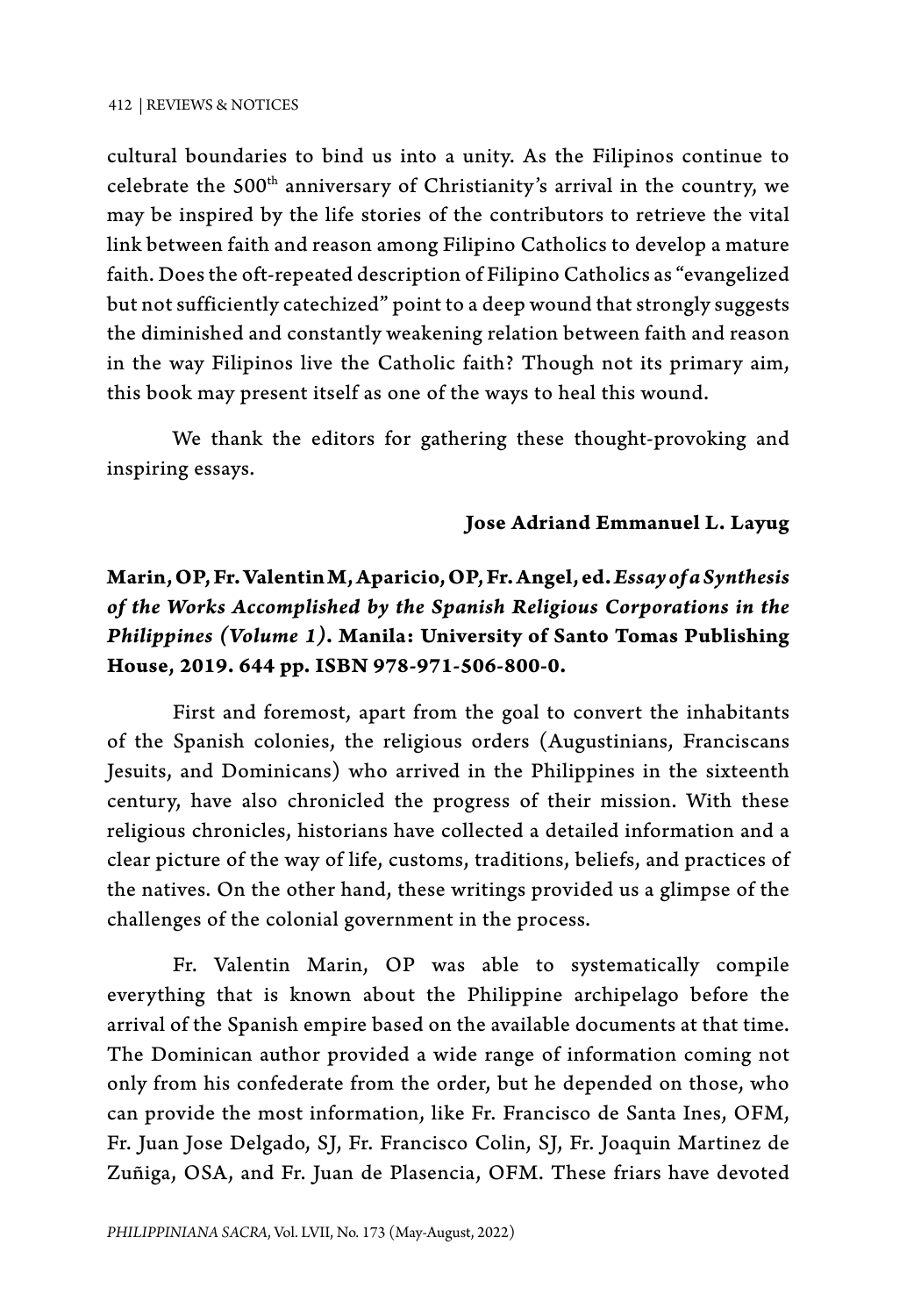their efforts in understanding the behavior and situation of the settlers in the archipelago at the onset of Spanish colonization of the Philippines.

This first volume of Fr. Marin's work is composed of 17 chapters written in both its original Spanish text and English translation. It is consists of two (2) parts which are divided into: (1) *Pre-Spanish Civilization in the Philippine Islands* (Chapters 1-9)*,* which discussed the conditions of the inhabitants of the archipelago before the arrival of the Spanish conquistadores; and (2) *The Characteristics of the Spanish Domination of the Archipelago* (Chapters 10-17), which examined the effects of the Spanish colonization and evangelization to the natives.

Chapter 1 of the first part of the book discussed about the archipelago, its physical characteristics, location, the manifestation of all historians and chroniclers in describing the geological and historical origin of the land, and their different opinions on the passage from Claudius Ptolemy, referring to the islands as *Maniolas.*

Chapters 2, 3, 4, and 5 tackled the political, social, and religious system and practices of the early Filipinos. Regarding the political conditions of the islands upon the arrival of the Spaniards, Fr. Marin presented about the society which they called *barangay* comprised mainly of 15, 20, or 30 houses; the emergence of the *dato* as the chief of the community, and most especially of the chaotic political form. On the other hand, pre-Hispanic practices of *slavery, polygamy, (endogamy and exogamy) as well as adoption* were highlighted. People became slaves because they were able to inherit it from their forefathers, some, became prisoners of war, and others were sold as slaves. Polygamy appears to have been an institution in the islands. They engaged in taking a woman for a wife by a man of the same tribe (endogamy or matrimony within); and taking a woman from different tribe (exogamy or marriage without). Even if ancient historians never mentioned "adoption," historians speak about this topic. Early Filipinos adopted one another in the presence of their relatives. It has been told that the religious system of the inhabitants was no more elevated than their social and political conditions. It is characterized as: animistic (in one's wild conception of the *spirit*, his attention is drawn by all forces of nature, to that which is interpreted as spiritual), worshipping of ancestors (this belief which is common to all the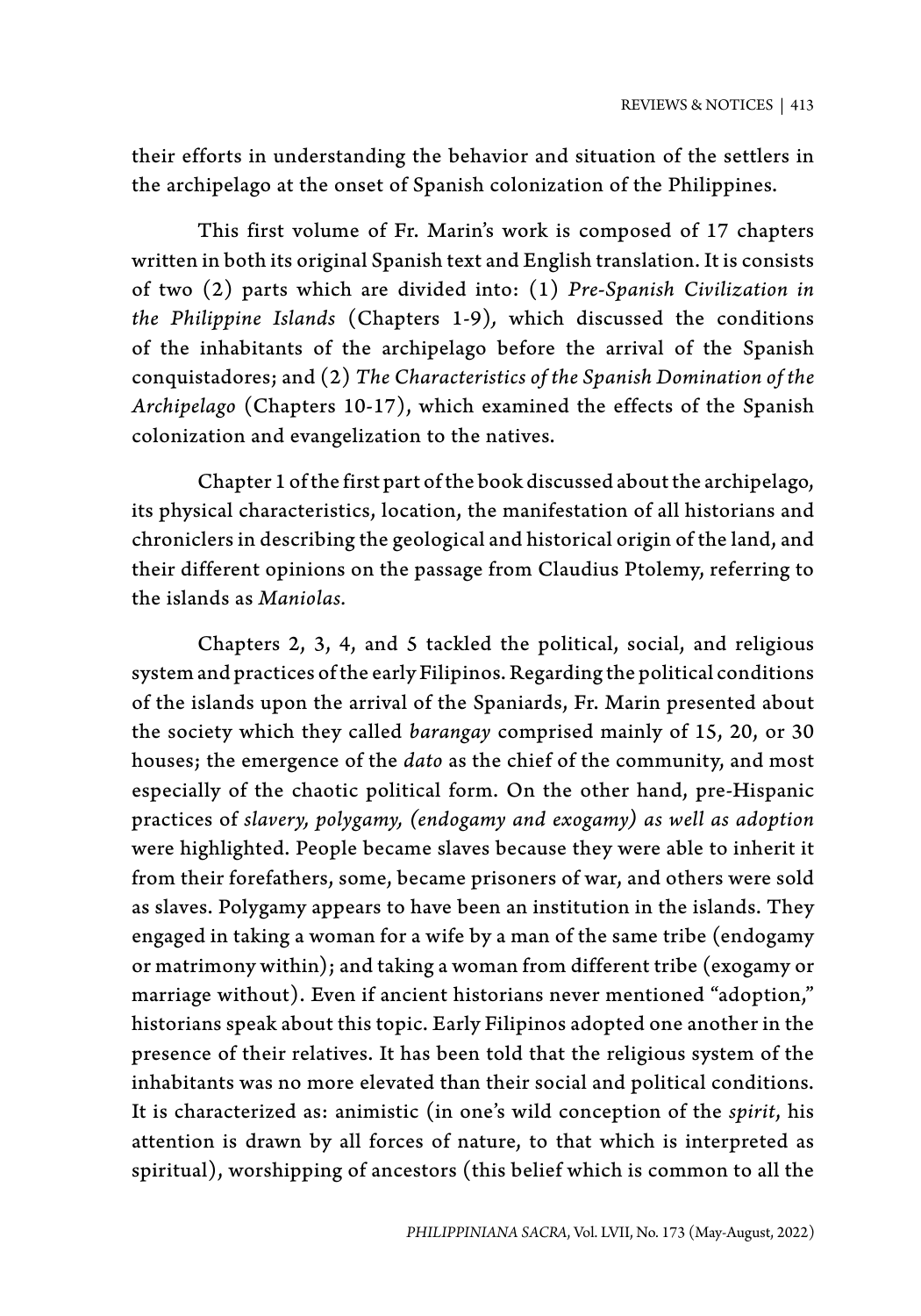people, is that the even if the *father*, the head of the family is dead, his spirit continued living in the tomb and floating about the neighborhood of the house, in short they consider their ancestors as gods); having human sacrifices (when a chief dies, they kill some of his slaves, the number is tantamount to the deceased possession); and the absence of human temples (the natives are accustomed to worship in private, in their houses, caves or similar place).

Chapters 6, 7, and 8 focused on the customs, traditions, and practices of the early Filipinos. The art of *tattooing* is highlighted wherein it was believed to be spread over the entire archipelago. Men used to paint every part of their body except the hands, face, and their private organ, thus they were given the name *Pintados* or painted bodies. On the other hand, *drunkenness* was another vice prominent among the pre-Hispanic Filipinos. It is a thing to be indulged with by both men and women, regardless of age, on feast days and holidays, and to belong to the nobility. Furthermore, part of the everyday living of early Filipinos is their high regard for the elderly. Old age has exercised a powerful influence since they have authority over the younger. In dealing with the natives' knowledge on the use of written characters or the alphabet, it was noted that the natives were acquainted with the *alibata* or the characters comprising of three vowels and twelve consonants, which was believed to have influenced by the Malay-*Moros*  and derived from the Arabs. The use of metals was also very evident. The weapons they used are very numerous and of very good quality.

Finally, it is important to note that upon the coming of the Spaniards, the archipelago is dominantly practicing Mohammedanism or Islam. Chapter 9 discussed the struggles and challenges faced by Spanish missionaries to impart Christianity to do away with the ill-practices of the pre-Hispanic Filipinos were pointed out. The effort to study the language, to the formation of *pueblos* (towns), studying their customs and even penetrating the mountains to make geographical studies and print maps of the country.

The beginning of part two (Chapter 10) dealt with the following: First, the character of the Spanish dominion of the Philippines, wherein, it is worthy to note that the religious orders did everything in their power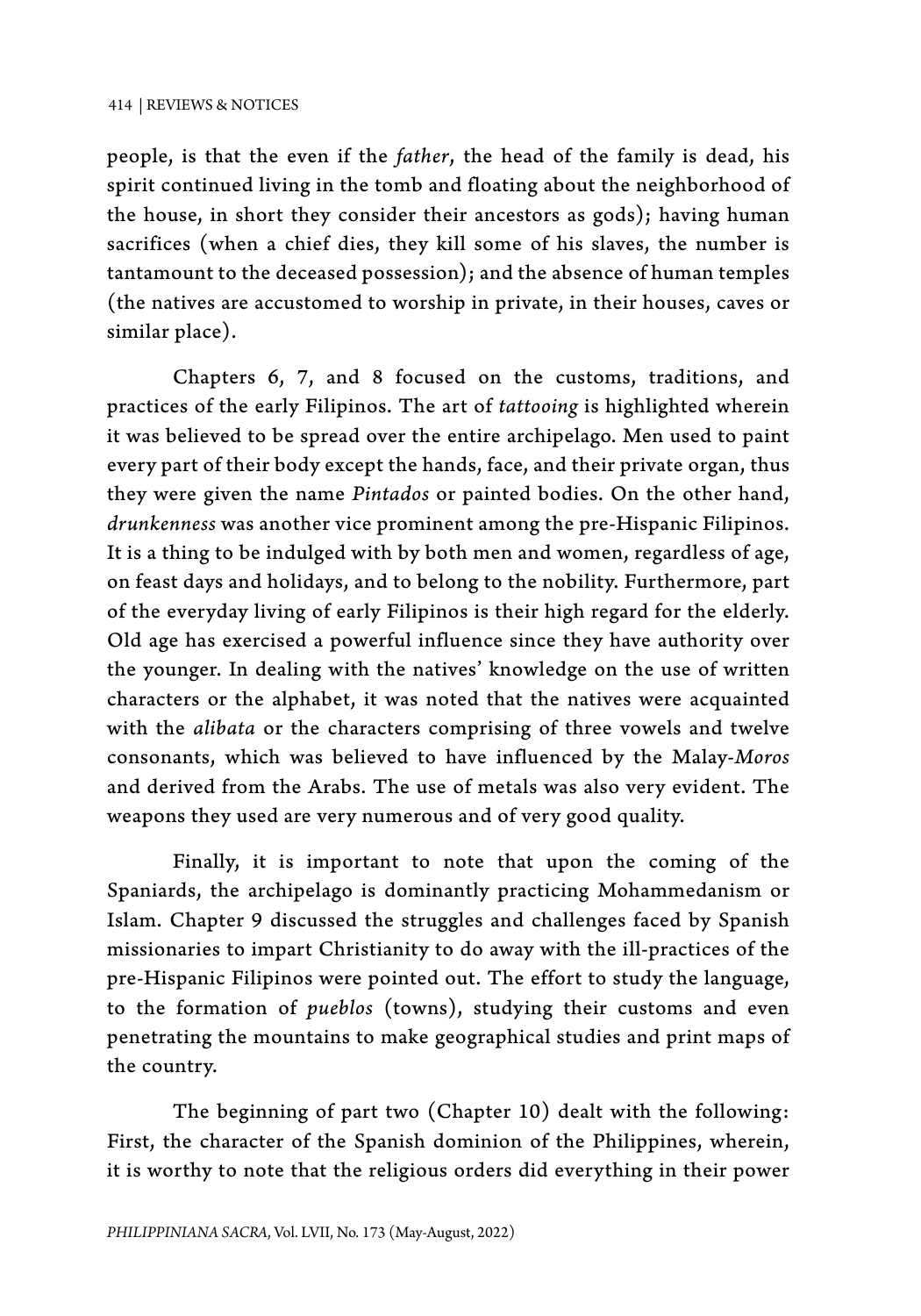to labor to form and develop in the hearts of the Filipinos the seed of the true Christian faith. Second, the chapter also presented the expeditions of the following conquistadores: Magellan, Loaisa, Saavedra and Villalobos. It also provided information on the preliminary preparations made by Legazpi together with Fr. Andres de Urdaneta. A continuation of the discussion is found on Chapter 11, wherein the considerations taken by Urdaneta's expedition was presented. Strangely, the maritime expedition is maneuvered by a religious. This was done so in order to have a gentle dealing with the natives, persuasion through the medium of preaching the Gospel. The highlight of the chapter is the development of the Philippine Church. The Kings of Spain have in their charge the Lordship and Government of the occupied islands, meaning they have the obligation to send to these places the ministers of the Gospel for a good spiritual government. Moreover, the next chapter (Chapter 12) provided the composition of those officials who will be executing the orders of the King in its colony to convert the natives. If these men failed in their mission, the blame and responsibility of the consequences falls upon them.

In Chapter 13 the responsibilities of the officials to be assigned in the colony such as the governors and minor officials such as the Captains, Alcalde Mayors, Soldiers, and other Ministers of Justice were presented. It is very evident in the laws that these men are executing that the welfare of the native is the priority and that they are tasked to be true servants of the native and the Government and not Lords that will enslave their oriental sons. Moreover, in the succeeding chapters (Chapter 14 and 15) the role of the *encomendero* or those who will collect taxes (tributes) from the lands that are considered as pacified or under the control of the Spanish empire was discussed. It also incorporates actions to be taken when the natives are incapable of paying and the corresponding liabilities as well.

Chapter 16 showed the results of the Christianization in the colonies. The religious congregations, from the beginning of the colonization took care of the public education in the Philippines. First the friars served as *Doctrineros* and later as *Parish Priest* and *Local Inspectors of Primary Schools.* The culture implanted and cultivated in the Philippines are unquestionably attributable to the friars because it is noticeable that Christian virtues were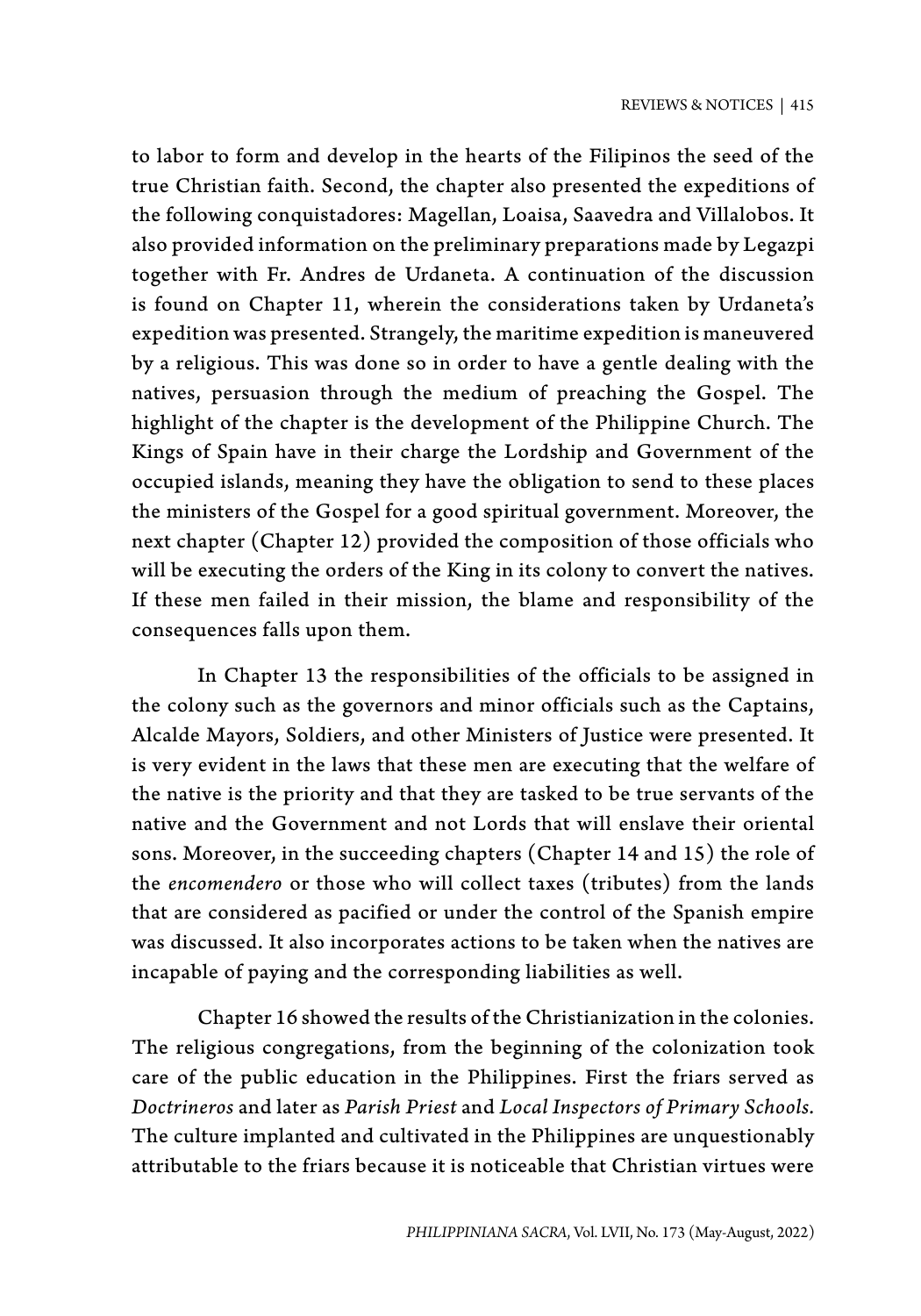instilled to the natives. Fr. Marin made mention as well of an interesting comparison between the Dutch colonial system, which is geared exclusively toward commercial gain, while the Spanish colonial system that is spiritual.

The last chapter provided the aftermath of the Spanish colonization wherein, the Filipino insurrection was mentioned that is essentially and exclusively, Masonic. The author viewed the Philippine revolution, as unjust, anti-Spanish and anti-Catholic. In these trying times, the attitude of the regular clergy was admirable, despite the accusations concerning immorality or charging of certain fees, they maintained the banner of Spain flying until the last moments. As regards to the native clergy, more than once their virtues have been acknowledged and applauded.

Overall, I commend the effort of Fr. Valentin Marin, OP, for coming up with his synthesis of the works of the friars in the Philippines. The first volume may be deemed as the greatest and most passionate defense of the role of religious corporations in the history of the Philippines as of the moment. This work of his brings a lot of empirical evidence as seen in the rich bibliographical listings in every chapter of the book. The author was able to provide us with a meticulous and insightful argumentation backed by reliable data which include hard-to-find relevant documents.

The Dominican friar should be recognized in this masterpiece. It is truly a contribution to the field of history that an author is not ashamed of quoting, depending on other order just to provide a comprehensive discussion on the history of the nation where they, in the religious order had played a greater role. The readers will learn a lot in these accounts and surely will have new insights on the 16<sup>th</sup>-19<sup>th</sup> century Philippines.

## **Melanie D. Turingan**

# **Holub, Grzegorz.** *Understanding the Person: Essays on the Personalism of Karol Wojtyla***.** *European Studies in Theology, Philosophy, and History of Religions.* **Vol. 29. Edited by Barrtosz Adamczewski. Berlin: Peter Lang, 2021. 197 pp. ISBN: 978-3-631-85423-5.**

Rev. Grzegorz Holub, SDB, is widely known among Wojtyla's scholars for his lucid and adept research on the *personalism* and *ethics* of Karol Wojtyla, the philosopher who hailed from Poland, and soon was elected as Pope and later canonized as a saint in 2014.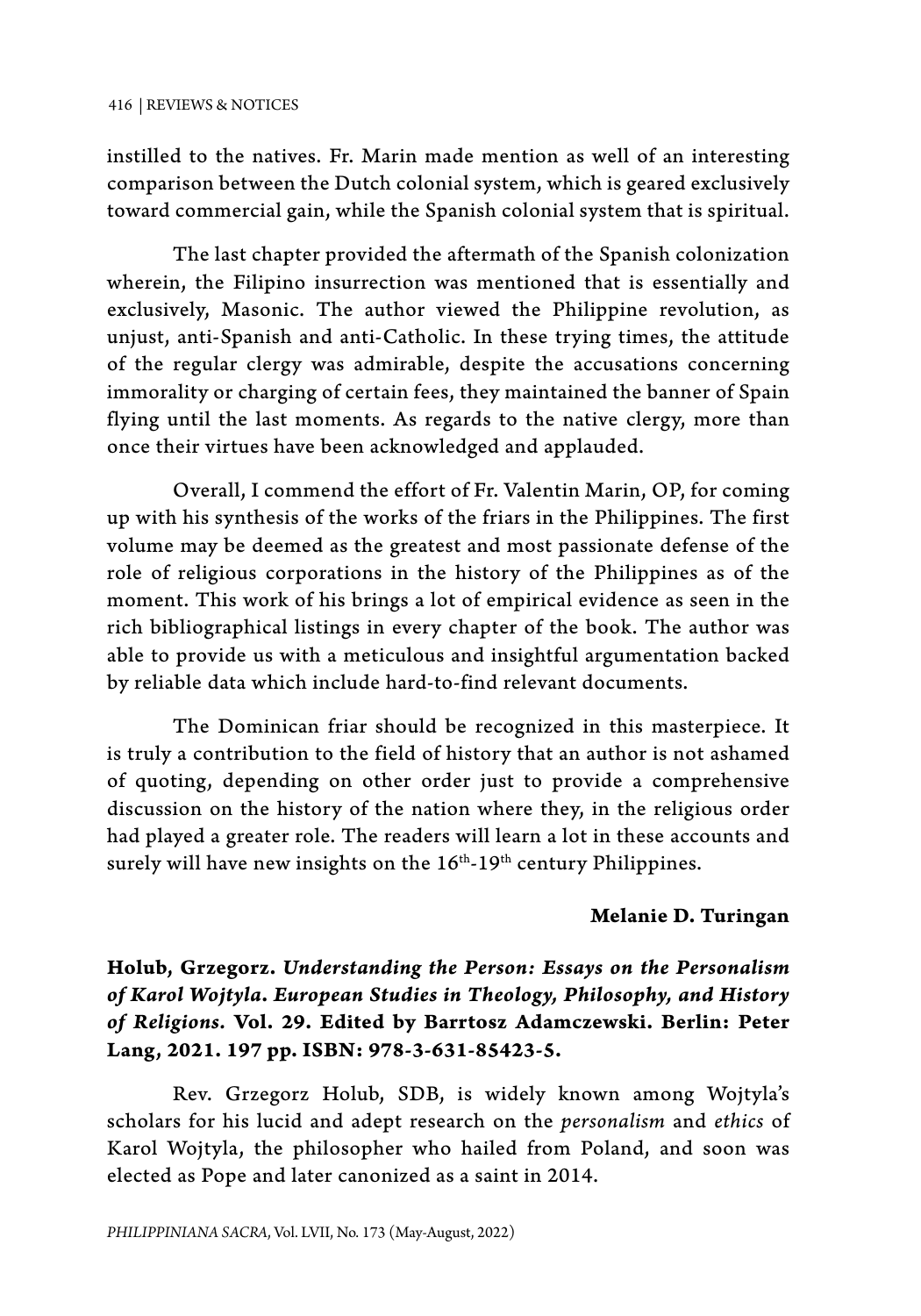Holub's published work is comprised mainly of the improved versions of his recent publications from different journals. The work intends to reemphasize the *subtle* truths in the personalistic philosophy of Wojtyla; give a new direction to the scholarly pursuit of Wojtyla's thoughts, and show nuances in terminologies that are critical in understanding Wojtyla more accurately. One of Holub's advantages as an author is his ability to read Wojtyla's works in Polish, allowing him to access various manuscripts that Wojtyla wrote, which are still left untranslated in the English language. In writing this book, he made the thoughts of Wojtyla on the human person more accessible by unraveling the deeper meaning of Polish terms that have a high impact both in interpreting and understanding Wojtyla's work.

On top of being *critical but progressive*, the book is also written in a *conservative but intriguing* way*.*

Surprisingly, the author of this book presented a dense *re-introduction* of Karol Wojtyla's personalism. However, a question may arise: if it is introductory, what makes this work worth reading?

In this book, readers will find themselves astonished at how the author presented the personalism of Wojtyla from a different perspective. For instance, Holub highlights the unique development of Wojtyla's thoughts by distinguishing the *early* from the *mature* Wojtyla (p.15). This is in reference to the period when Wojtyla was trained first in Aristotelian-Thomistic tradition before being influenced heavily by the phenomenology of Max Scheler. With a careful approach, Holub was able to show that this progression in the thoughts of Wojtyla is not *disintegration* but a *fortification* of his philosophical treatises.

Unique in Holub's works is his emphasis on the crucial contribution of St. Augustine in the personalism of Wojtyla alongside Boethius and Aquinas, particularly how the notion of the "specific self " is related to "inner life" (p.45). Holub also made the thoughts of Wojtyla shine in the context of both anthropological and moral issues. For instance, he touches on the issue regarding the person being taken as a "constellation of psychological characteristics" (p.33-34, n.27) resulting to the naturalistic treatment of the person. This is in sharp contrast with what Wojtyla believes about the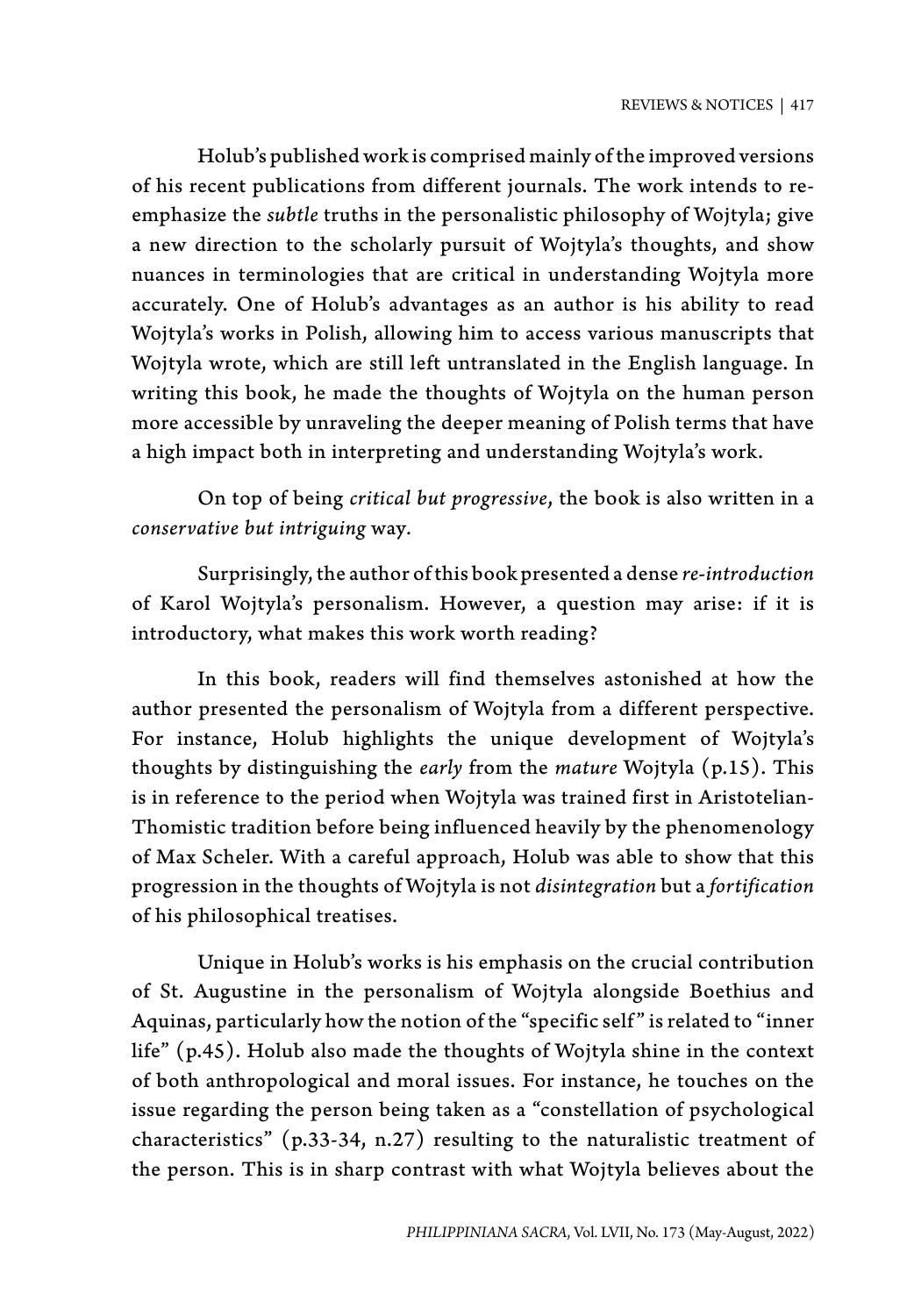human person since he is convinced that the person is composed of both body and soul. Hence, the person cannot just be looked from the lens of his external and biological realities but must also be respected by virtue of the soul. This is how the interplay between the *cosmological* and *personalistic* understanding of the person works together, as Holub points out: "the person cannot employ a purely objective perspective. He, as the subject, is always present in all undertakings, the experience of his outer reality is always associated with the experience of his inner reality" (p.39). Given the possibility of charging Wojtyla with dualism on this ground, Holub critically posed the question: "…was he [Wojtyla] Cartesian?" (p.44) Holub answers that Wojtyla is not Cartesian in the strict sense of the word, but may "somehow be perceived as a post-Cartesian philosopher" (p.57). With this kind of approach, Holub proves that his work shows the possible issues that may arise from Wojtyla's thoughts, which are somewhat obscure to the uncritical eye. Also, Holub points out in this book that Wojtyla may have favored a metaphysical approach to the person. However, Holub suggests that Wojtyla's personalism is in perfect harmony when paired with W. Norris Clark's metaphysics of *substance*. This is for the reason that "… Wojtyła was an ethicist and a thinker involved in the philosophy of the human person. Clarke was a metaphysician entertaining a vivid interest in the reality of the human person" (p.70). These are only a few of the many reasons why this book is *progressive but critical!* It seeks to develop further Wojtyla's personalism by criticizing its weaknesses and finding the piece of the puzzle that might be missing in Wojtyla.

The author also presents in this book terminologies derived from Wojtyla's works that are *intriguing*. For example, in one of Wojtyla's publications entitled "*Wyklady lubelskie"* he introduced the concept of *"'lower man' (homo phaenomenon) and 'higher man' (homo noumenon)"* (p.135), a concept which Wojtyla derived from Kant with his discussion of efficacy. Another intriguing terms are the distinction between the *"Dignity of Personality"* and "Personal Dignity" (p.175). The former refers to the *contingent* characteristics of the person, while the latter pertains to the *absolute* worth of the person found in the soul. This is absolutely in congruence with what Wojtyla has in mind. Hence, despite introducing these terms, the author remains faithful and *conservative* in what he states.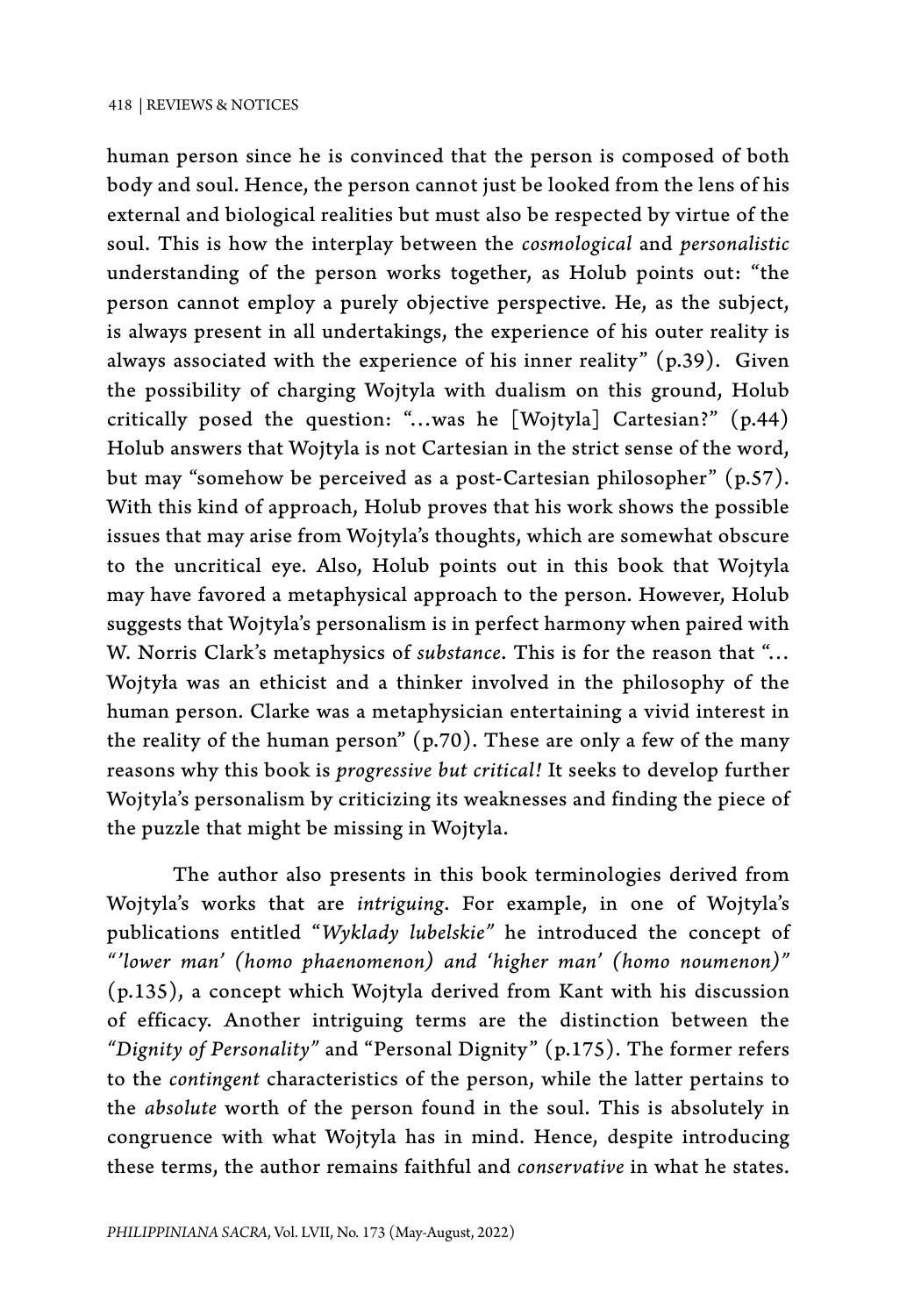These *intriguing terms* are only a few among the many that one can encounter within the book.

The book furthers the study of Wojtyla's personalism not only in the sphere of axiology and phenomenology but most of all in the metaphysics of the human person.

The book is definitely too important to miss since it is a worthy contribution to Wojtyla's *personalism* for the following reasons: first, he presented both the *positive* impact and the possible *negative* consequences of Wojtyla's claims. Holub even provided notes on recent debates about Wojtyla's *personalism*. Second, Holub affirms the value of other philosophers that may contribute in strengthening the claims of Wojtyla. The same attitude that Wojtyla has regarding criticisms: taking them as constructive and valuable contributions to development and progress. Finally, Holub creatively placed Wojtyla in dialogue with influential philosophers who made valuable contributions to philosophical anthropology and personalism. The intention was not to place Wojtyla as having superiority over those philosophers but rather to flesh out more ideas and meanings from the works of Wojtyla.

Hopefully, future readers of this book may see the work of Holub as one of the many masterpieces that introduced the personalism of Wojtyla in a critical way. Not to find what is wrong, but to find the answer to the question "what is *truth*?" The same path that Wojtyla invites everyone to pursue. True to philosophy as its roots, Holub is successful in filling the minds with *wonder*.

## **Blaise D. Ringor**

# **Davison, Scott.** *God and Prayer.* **United Kingdom: Cambridge University Press, 2022. 50 pp. ISBN 978-1-108-97143-0.**

Scott Davison's book within the Cambridge Elements in the Philosophy of Religion series edited by Yujin Nagasawa taps into the questions of prayer or praying to God. Particularly, he asks about petitionary prayers – the kind of prayers where a third party asks God for something beneficial to another individual although the nature of prayer cannot be totally categorized as he admits later in the monograph. By exploring the fascinating philosophical implications of offering petitionary prayers, he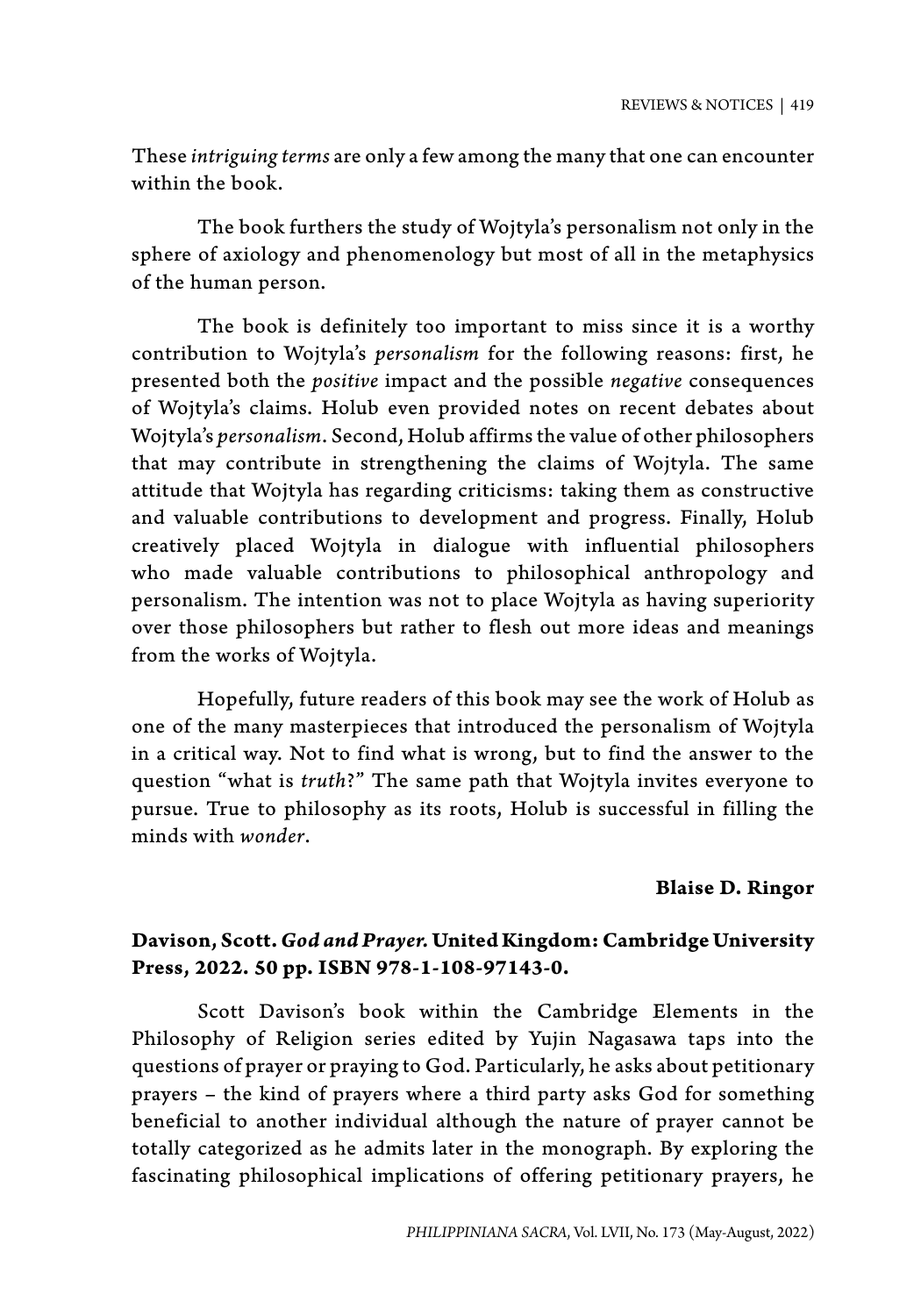invites the readers to think about whether they make sense at all, whether or not they make a difference to specific events and the grand scheme of things, and whether we can know that the prayers are actually answered. These translate to responses on the worries about prayers being pointless in relation to an immutable omniscient God, the epistemic grounds of knowing that God actually did something for the prayer, and practical considerations about what, if at all, must one pray for. Davison carefully structured the investigation by introducing some preliminary considerations about God, freedom, and providence.

There are of course different conceptual accounts of God, spanning from deism and theism to pantheism, panentheism, and more. Davison clarifies his reference to the monotheistic God seen in Judaism, Islam, and Christianity, in which he operates on an assumption only *as if* God exists for the believers or theists that engage in a relationship with him while no particular religion weighs more than others. Theism helps elucidate the fact that God also engages in a personal relationship with the world as opposed to deism where God simply creates the world and leaves it be. The debate on freedom assumes an underlying context where the general discussion provides a route, rather than a separate argument, for accounts where the nature of divine providence makes room for prayers.

Moreover, there are different kinds of prayers such as repentance, lamentation, adoration, and gratitude. A petitionary prayer *requests* something from God and the hope is to make a difference in terms of God's actions in the world, though the effects of this can also be seen in other forms of prayers as well. We can cite ideas outside the book. For instance, Kierkegaard writes that 'prayer does not change God, but changes him who prays.' Likewise, in a Eucharistic prayer of the Catholic tradition, one hears the priest exclaim: 'Our prayer of thanksgiving adds nothing to Your greatness, but makes *us* grow in Your grace.' Davison's qualification of the distinction between difference-making and non-difference-making approaches to petitionary prayers – according to which God grants them or otherwise, respectively – helps in thinking about their efficacy and the person's responsibility and relationship to God.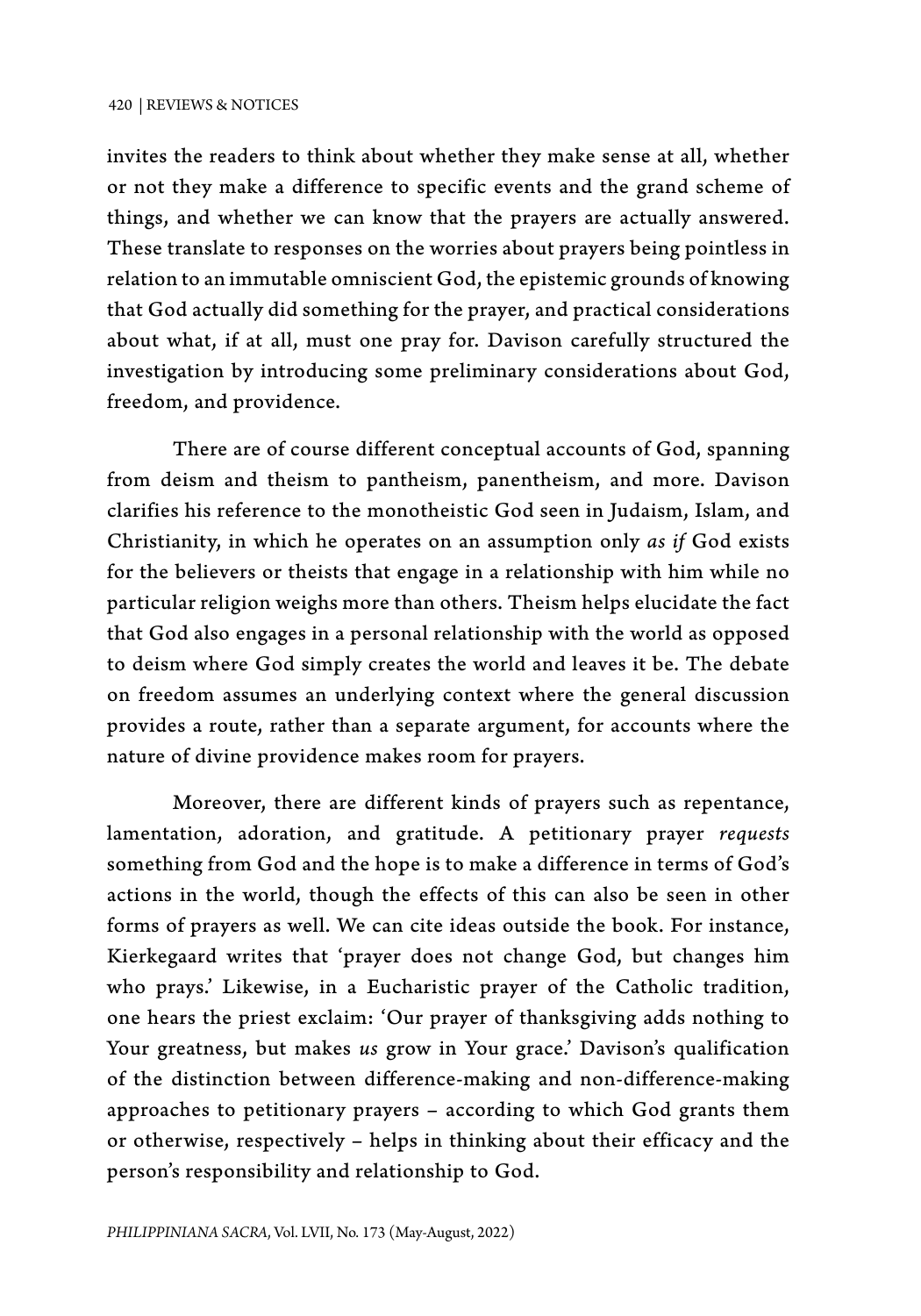In responding to the challenges of prayers being answered or making sense at all, there are defenses or reasons to make sense of prayers. Davison divides them into *consequentialist* and *deontological* defenses. To the extent that prayers, as in Kierkegaard's claim and the Eucharistic prayer above demonstrate, make the person responsible for others and strengthen his relationship to God, petitionary prayers appeal to a dependent disposition for God. Aside from this dependent arrangement, God's provision of a good thing for its sake is another reason that prayers make sense, which in deontological phrasing can mean God respecting the autonomy of creatures. And yet even if in their own ways, these defenses offer a partial certainty that prayers make sense, and thereby are partially successful, in epistemological terms, it would still be difficult to certify whether God has actually answered a prayer. In the epistemology section, Davison responds to claims on how to go about knowing that God has indeed answered prayers and remains skeptical about the various inferences to show that we can.

In the end, the practical considerations make Davison argue for the importance of Quasi-petitionary prayer, according to which specificity is not the issue but trusting – herein having a sense of faith (Latin: *fiducia* can be trust or faith) that God also cares for our concerns so that the line 'Thy will be done" in the Lord's Prayer is not about prompting God to change for one's request. And Quasi-petitionary prayers are *not about requests.*  Davison makes the case that Quasi-petitionary prayers can provide a viable option for the complex nature of prayers and their relationship to God. In the Holy Writ, when one of the disciples asked Jesus, "Lord, teach us to pray" (Luke 11:1), Jesus did not show them a prayer to appeal or change the mind of God but a prayer of committing to God's goodness and divine providence. Indeed, the contemporary philosophical debate about prayers is gaining new ground with fresh insights and Davison presents an elegant manner of showing us a clear direction into it.

### **Jan Gresil S. Kahambing**



*PHILIPPINIANA SACRA*, Vol. LVII, No. 173 (May-August, 2022)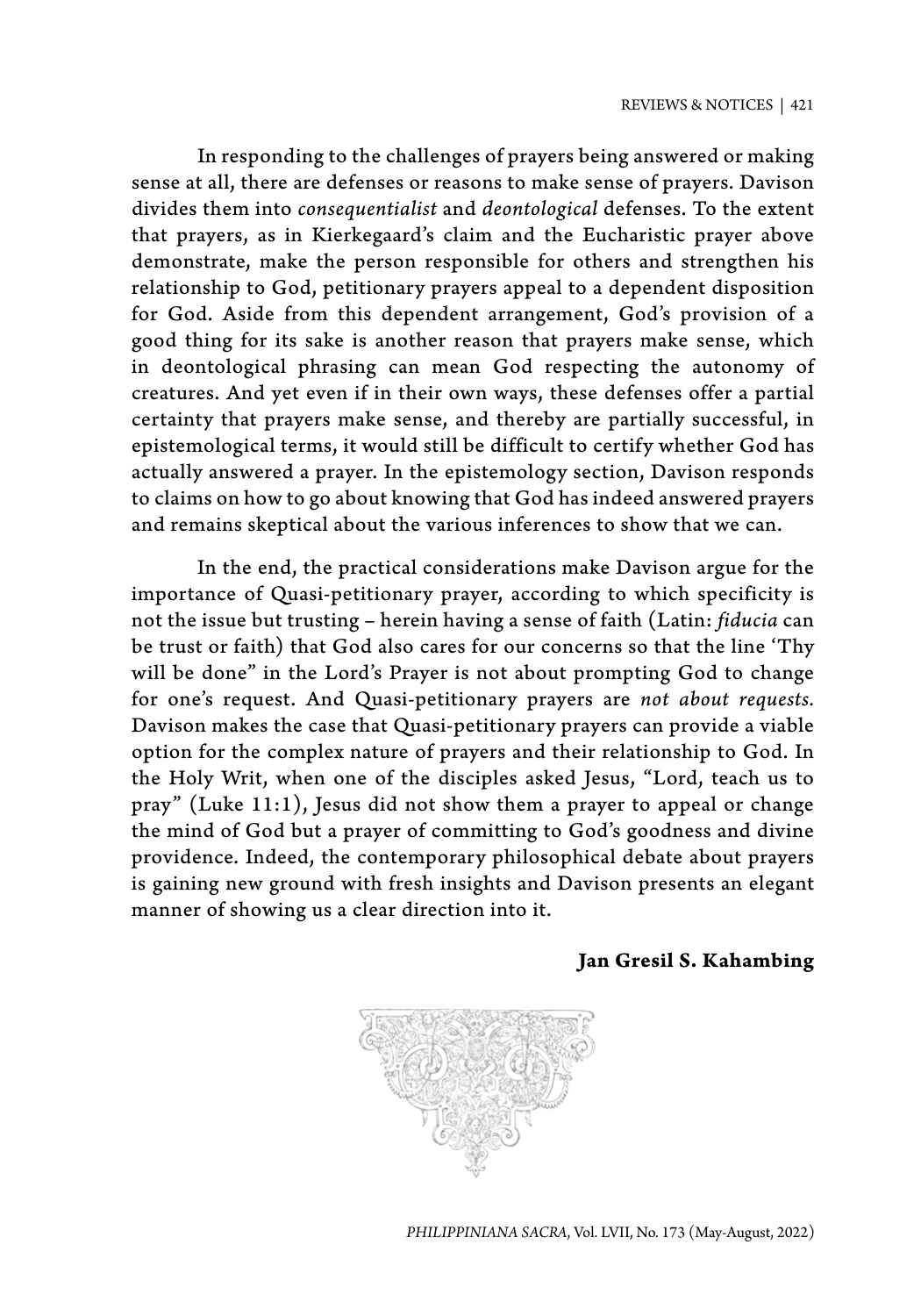

*PHILIPPINIANA SACRA*, Vol. LVII, No. 173 (May-August, 2022)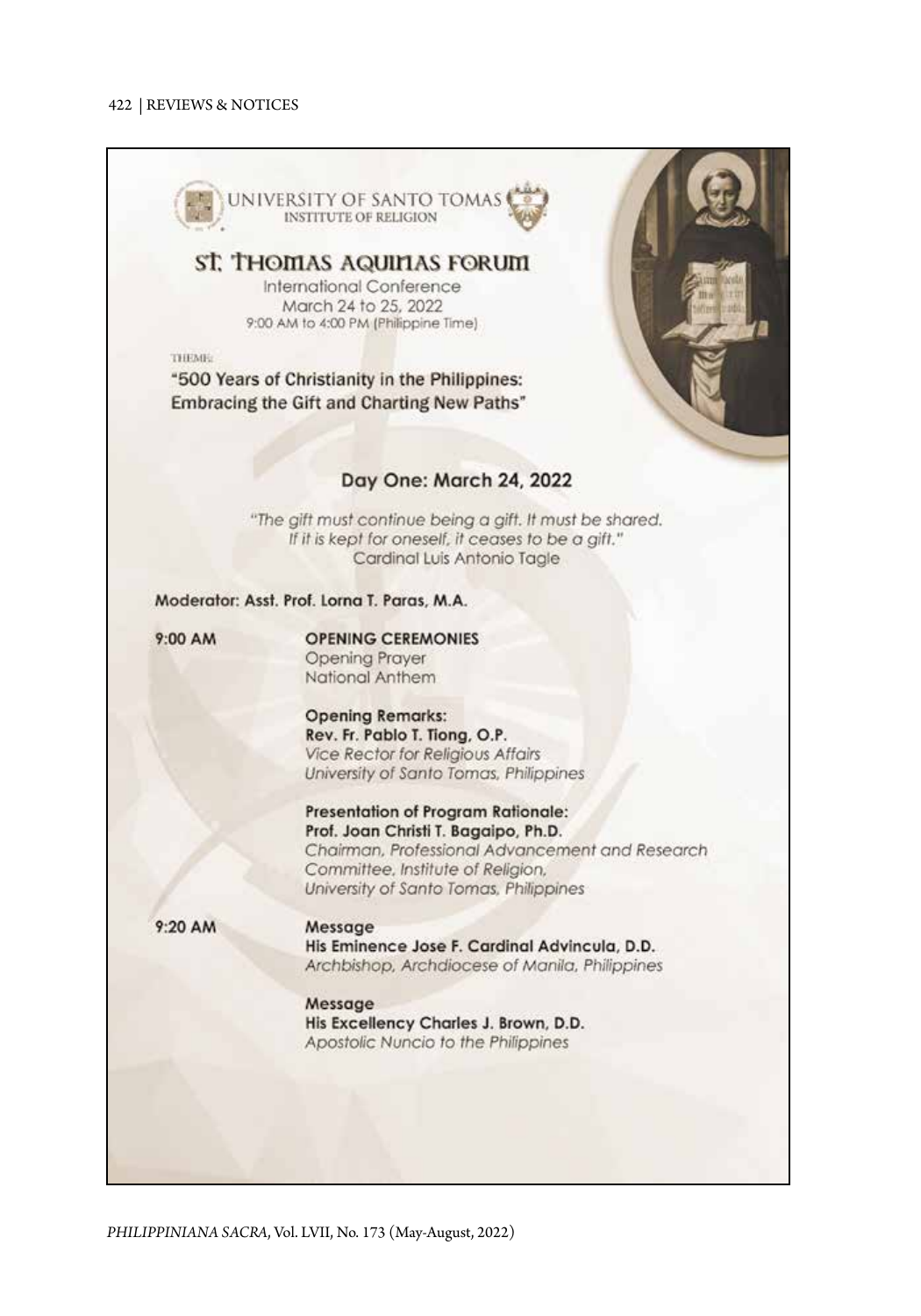### REVIEWS & NOTICES | 423

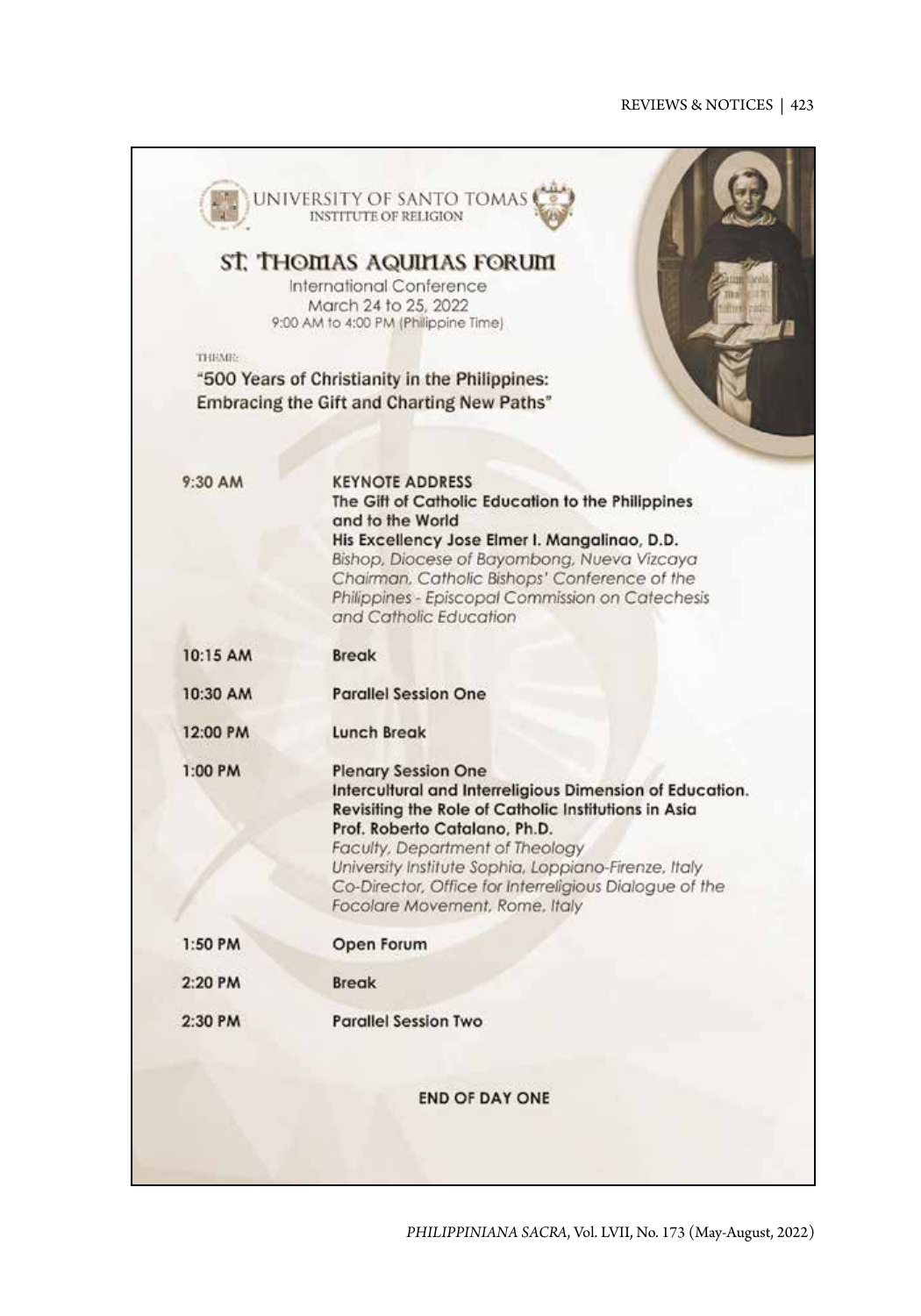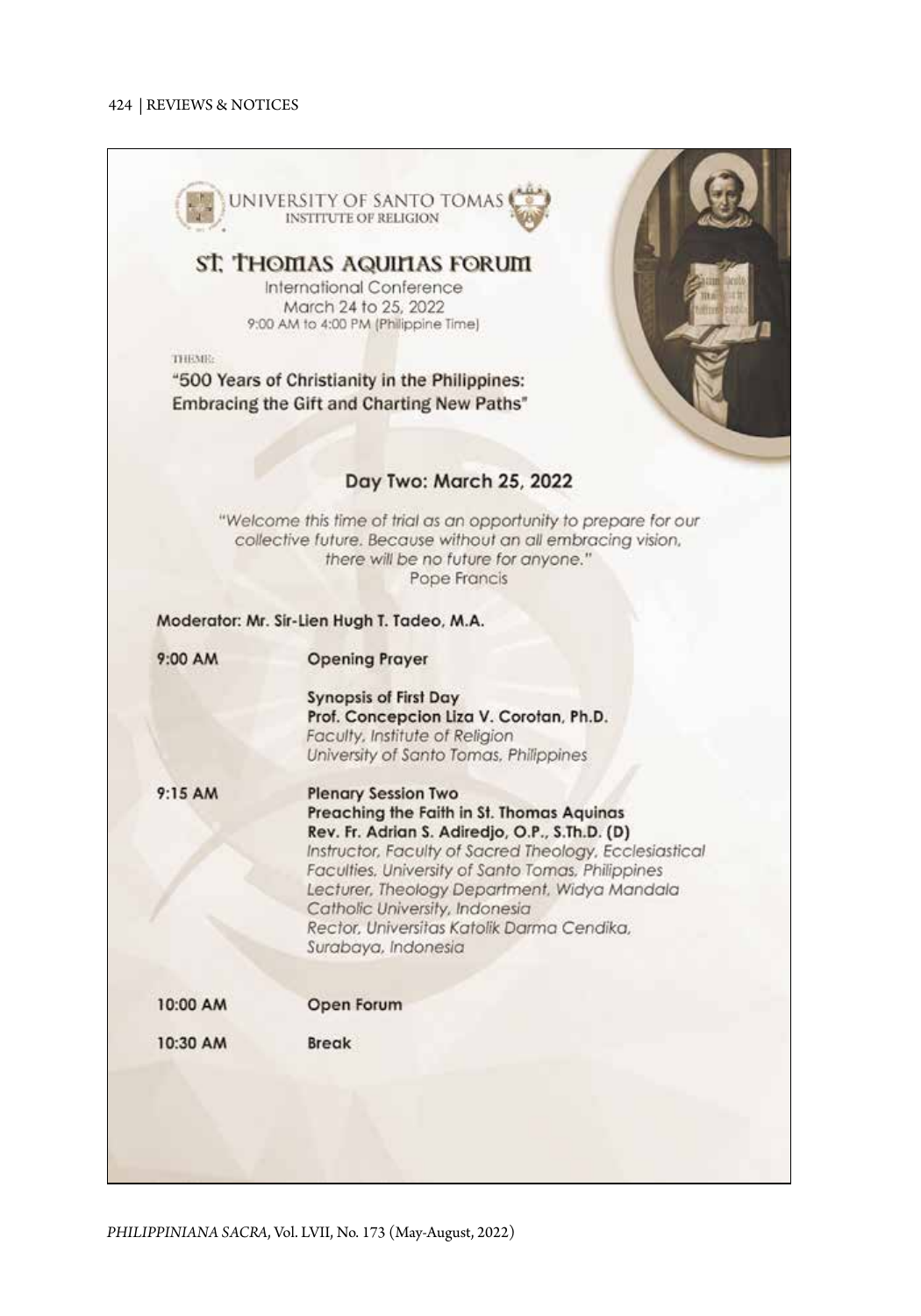## REVIEWS & NOTICES | 425

|          | ST. THOMAS AQUIMAS FORUM<br>International Conference                                                   |
|----------|--------------------------------------------------------------------------------------------------------|
|          | March 24 to 25, 2022                                                                                   |
|          | 9:00 AM to 4:00 PM (Philippine Time)                                                                   |
| THEME:   |                                                                                                        |
|          | "500 Years of Christianity in the Philippines:                                                         |
|          | Embracing the Gift and Charting New Paths"                                                             |
|          |                                                                                                        |
| 10:45 AM | <b>Plenary Session Three</b>                                                                           |
|          | Filipino Teachers, Community Engagements and                                                           |
|          | <b>Evangelization: Retrospect and Prospects</b><br>Rev. Fr. Stephen R. Redillas, O.P., Ph.D.           |
|          | Rector, Colegio de San Juan de Letran-Manaoag                                                          |
|          | Philippines                                                                                            |
|          | Instructor, Faculty of Philosophy, Ecclesiastical Faculties,<br>University of Santo Tomas, Philippines |
|          |                                                                                                        |
| 11:30 AM | Open Forum                                                                                             |
| 12:00 PM | <b>Lunch Break</b>                                                                                     |
| 1:00 PM  | <b>Parallel Session Three</b>                                                                          |
| 2:30 PM  | <b>Break</b>                                                                                           |
| 2:45 PM  | <b>CLOSING RITES</b>                                                                                   |
|          | <b>Word of Thanks</b>                                                                                  |
|          | Asst. Prof. Maila M. Blanza, Ph.D.                                                                     |
|          | Co-convenor, STAF 2022<br>Faculty, Institute of Religion                                               |
|          | University of Santo Tomas, Philippines                                                                 |
|          | Rev. Fr. Ermito G. de Sagon, O.P., S.S.L.                                                              |
|          | Convenor, STAF 2022                                                                                    |
|          | Director, Institute of Religion<br>University of Santo Tomas, Philippines                              |
|          | <b>EUCHARISTIC CELEBRATION</b>                                                                         |
|          | Rev. Fr. Filemon I. dela Cruz, Jr., O.P.                                                               |
|          | Prior Provincial, Dominican Province of the Philippines                                                |

*PHILIPPINIANA SACRA*, Vol. LVII, No. 173 (May-August, 2022)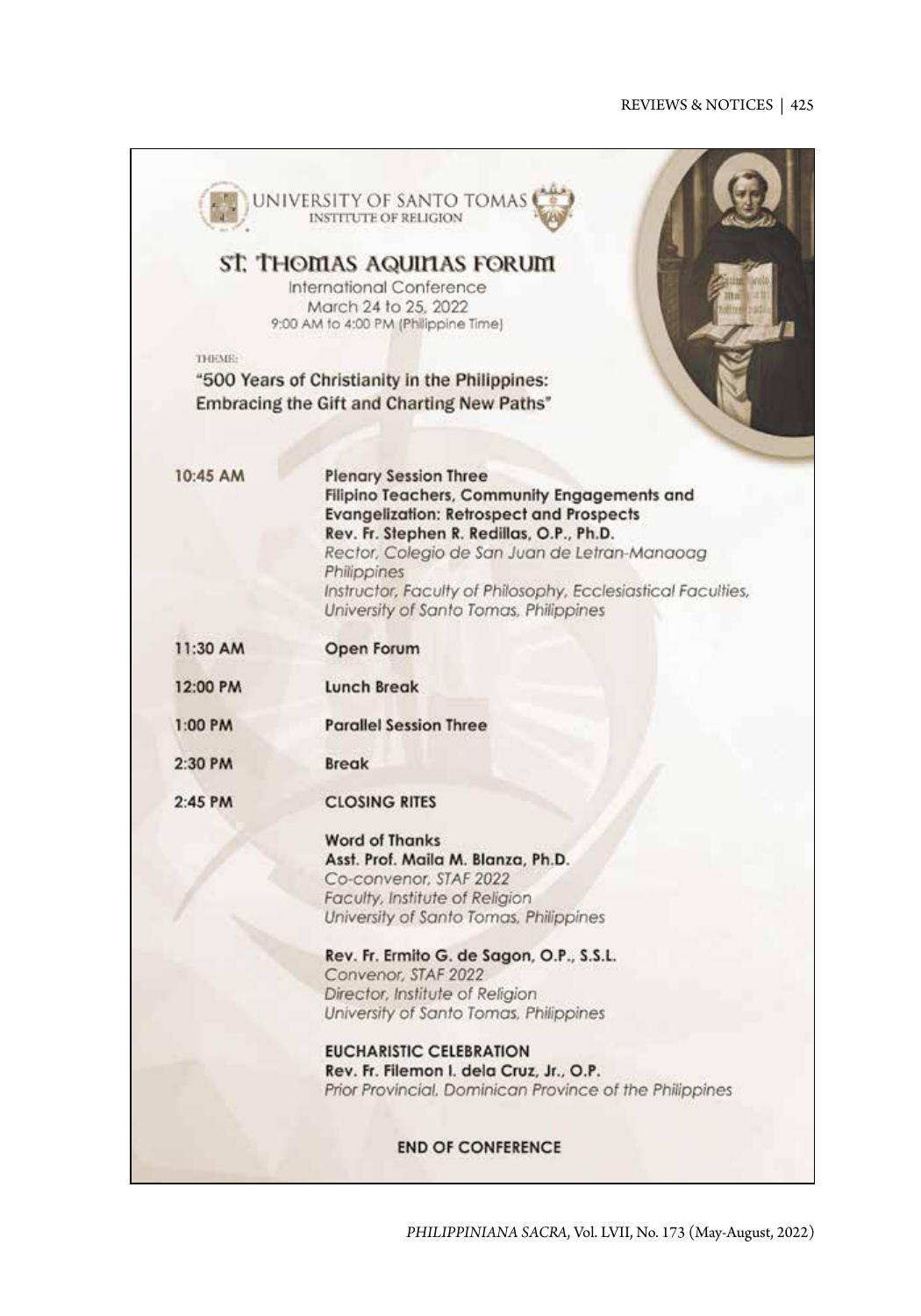#### 2022 Philippine History Webinar

Series Title: "Re-thinking Philippine History...Slowly" A Three-year series of webinars

#### 1. 2022 Webinar Title:

"The Beginning and the Beginning of the Beginning: The Philippines in the 16th to the 18th centuries"

The first beginning refers to issues regarding where the historian should begin; the second and third beginning refer to the period of Philippine history prior to 1872 (which is the beginning, according to Agoncillo) of Philippine society.

### 2. Webinar Description:

The 2022 Webinar series will be on Saturdays, 10 am to 12 noon, 5 February to 26 March 2022. It is a series of eight roundtable discussions which will examine current popular knowledge about the writing of Philippine history and the early part of the Spanish colonial period. Round-table panelists will attempt to answer common questions and offer alternative perspectives based on recent research.

### 3. Webinar Format:

- 1. Each session will last two hours.
- 2. The moderator (Ramon Cabrera for most dates and Josefti Nito for 26 February) will pose the key questions and issues. Some students will also ask questions.
- 3. During the first, hour panel members discuss their views about questions raised and exchange opinions with each other.
- 4. By 11 AM, the moderator will announce the start of the open forum. The participants may ask questions.
- 5. If there is time for additional discussion, the panel members will continue discussing the topic.
- 6. By 11:50: The participants will fill out an online evaluation form.

### 4. Target participants:

This webinar series is intended for teachers of Philippine History in college and grade school, professionals with a passion for history or simple curiosity in this time of conflicting claims any ordinary Filipino citizens who want to grow in love of country through a deeper knowledge of history.

### 5. Objectives:

#### By the end of each session of the webinar series the participant should be able to

- 1. Appreciate recent historiography through an examination of how historians develop differing interpretations
- 2. Analyze how historians use evidence.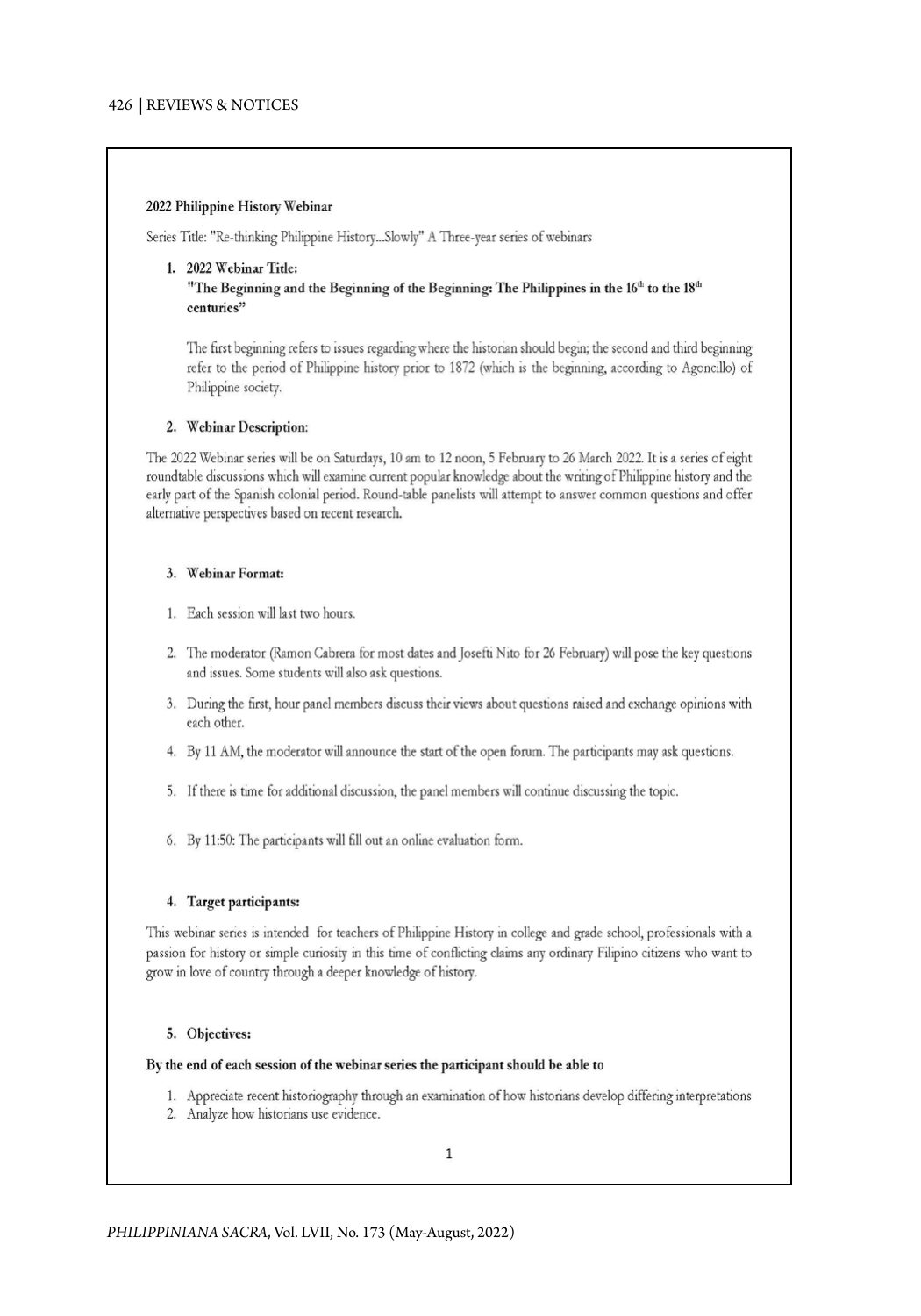- 3. Understand that, although the past tends to be viewed in terms of present values, a proper perception of the past requires a serious examination of the values of that time.
- 4. Value the experiences and cultural achievements of Filipinos during a specific period.
- 5. Appreciate these achievements to enhance their own love of country.

(reference for this: Benchmarks for Professional Development in Teaching History as a Discipline in Perspectives May 2003)

### 6. Sequence of Topics and Panels

| Date                | Торіс                                                                                                                                                                                                                                                                                                                                                                                                                                                                                                                                                                                      | Panel Members                                              |
|---------------------|--------------------------------------------------------------------------------------------------------------------------------------------------------------------------------------------------------------------------------------------------------------------------------------------------------------------------------------------------------------------------------------------------------------------------------------------------------------------------------------------------------------------------------------------------------------------------------------------|------------------------------------------------------------|
| February<br>5       | When does Philippine history begin?<br>How about the histories of the individual ethnic groups?<br>٠<br>Should the beginning of Philippine history include the Muslim<br>٠<br>peoples of Mindanao and the peoples of the Cordilleras?<br>Does Teodoro Agoncillo have a point with regard to the<br>٠<br>beginning of Philippine history?<br>Is there such a person as a "pure Filipino"?<br>. What is the basis of his "punty"?<br>• How does he differ from the "pure Indonesian"?<br>Which came first: the Philippines as geographical territory or the<br>٠<br>Philippines as homeland? | Dr. Dumol<br>Dr. Joem Antonio<br>Dr. Mesquida              |
| February<br>2<br>12 | How important is contextualizing the natives of Luzon, Visayas,<br>and Mindanao in Southeast Asia?<br>How do they compare with the natives of mainland Southeast<br>٠<br>Asia? Island Southeast Asia?<br>How should the historian handle differences in technological<br>development?<br>How can we present the Big Picture of Philippine history?<br>Should it have a trajectory? Can narratology help clarify?<br>٠<br>· What is the difference between trajectory and perspectiver<br>· What sense can talk of historical revisionism (originally a<br>Marxist term) have?              | Dr. Dumol<br>Dr. Joem Antonio<br>Dr. Mesquida<br>Dr. Lagos |
| 3<br>February<br>19 | The Magellan Expedition<br>What significance does it have to Philippine history: was it a<br>beginning?<br>The Legazpi Expedition.<br>Is Marx's understanding of colony the only one there is?<br>۰<br>Which is worse: "colonizer-colonized" or "lord-vassal"?                                                                                                                                                                                                                                                                                                                             | Dr. Dumol<br>Dr. Mojarro<br>Dr. Navarro                    |
| February<br>4<br>26 | Was Christianity a tool of Spain?<br>The Synod of Manila<br>٠<br>Evangelization in Luzon, Visayas, and Mindanao continued till<br>۰<br>the end of Spanish rule<br>The gains, aside from the religion itself<br>٠<br>The definition of the family<br>Values<br>Õ                                                                                                                                                                                                                                                                                                                            | Dr. Dumol<br>Dr. Camacho<br>Prof. Regalado Jose            |